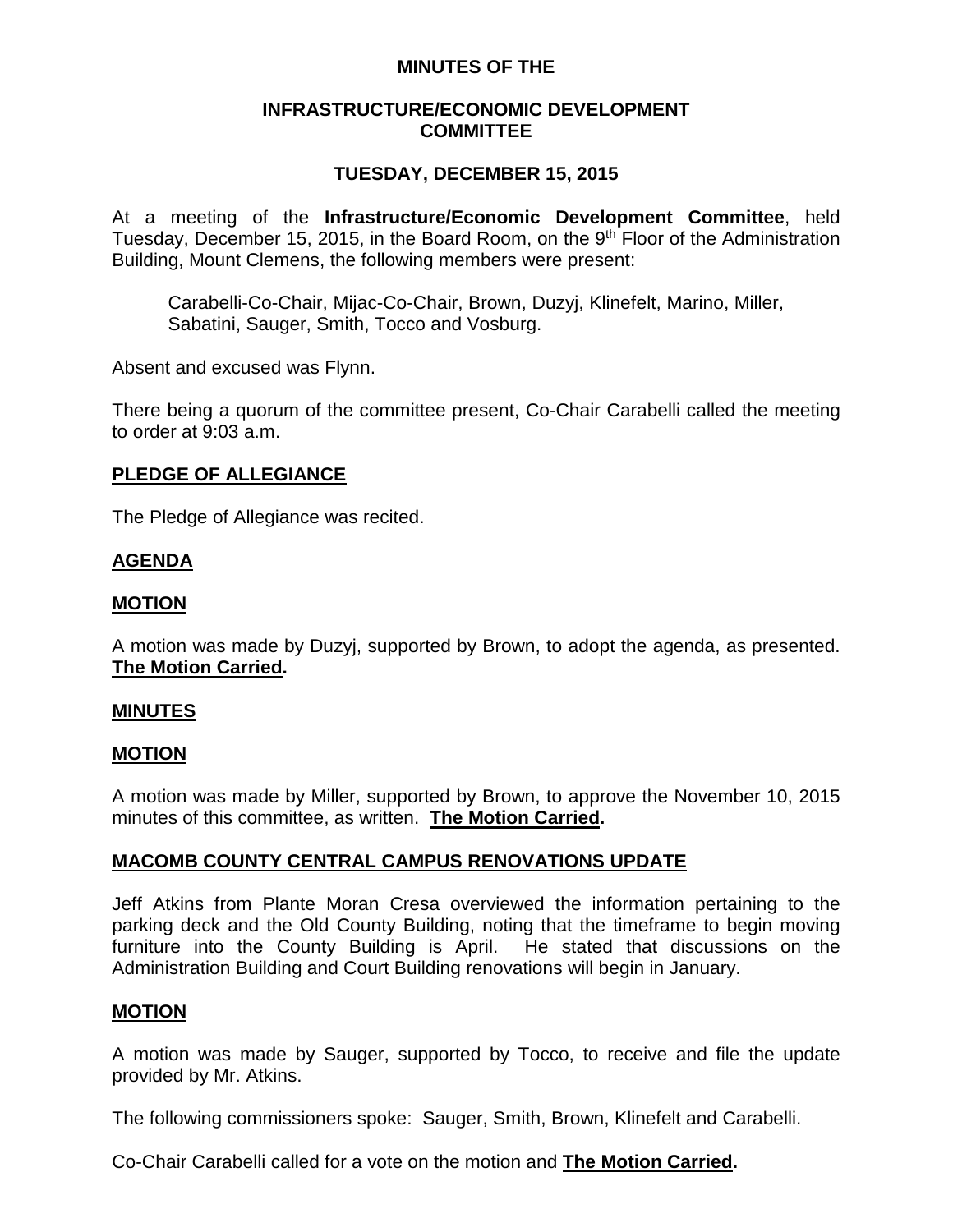# **MARTHA T. BERRY BUILDING USE AGREEMENT (FOR DISCUSSION ONLY)**

Co-Chair Carabelli noted that this is on today's agenda for discussion only, but the item will be on tomorrow's Finance Committee agenda for review and action and forwarded to Thursday's Full Board meeting.

Scott Smith, Independent Counsel, summarized the agreement.

#### **MOTION**

A motion was made by Sauger, supported by Vosburg, to receive and file discussion on the Martha T. Berry Building Use Agreement.

The following commissioners spoke: Klinefelt and Carabelli.

Co-Chair Carabelli called for a vote on the motion and **The Motion Carried.**

## **FOLLOW-UP INTERVIEW WITH JOHN PAUL REA, OCE RECOMMENDED CANDIDATE FOR EXECUTIVE DIRECTOR OF THE PLANNING AND ECONOMIC DEVELOPMENT DEPARTMENT**

The following commissioner spoke: Vosburg.

Co-Chair Carabelli stated that confirmation will be on Thursday's Full Board meeting agenda. He thanked Mr. Rea for his attendance at today's meeting.

# **INTRODUCTION OF BRIAN WHISTON, SUPERINTENDENT, MICHIGAN DEPARTMENT OF EDUCATION**

Co-Chair Carabelli introduced Brian Whiston, who was selected as the Superintendent of the Michigan Department of Education in July. He also acknowledged other Superintendents who were in attendance: Dr. Christine Johns from Utica Community Schools; Dr. Ryan McLeod from East Detroit Public Schools; Don Bollinger from the Macomb Intermediate School District; Joe Pius from Van Dyke Public Schools; Jackie Johnston from L'Anse Creuse Public Schools and Karl Paulson from Lakeview Public **Schools** 

Mr. Whiston discussed county demographics and some strategies to accommodate anticipated changes and also addressed the topic area of student assessments - the amount of testing that students have been engaged in and future plans. He also highlighted some goals he feels are necessary to move public education in Michigan forward.

The following commissioners spoke: Brown, Carabelli, Mijac, Klinefelt, Sauger, Marino, Smith and Vosburg.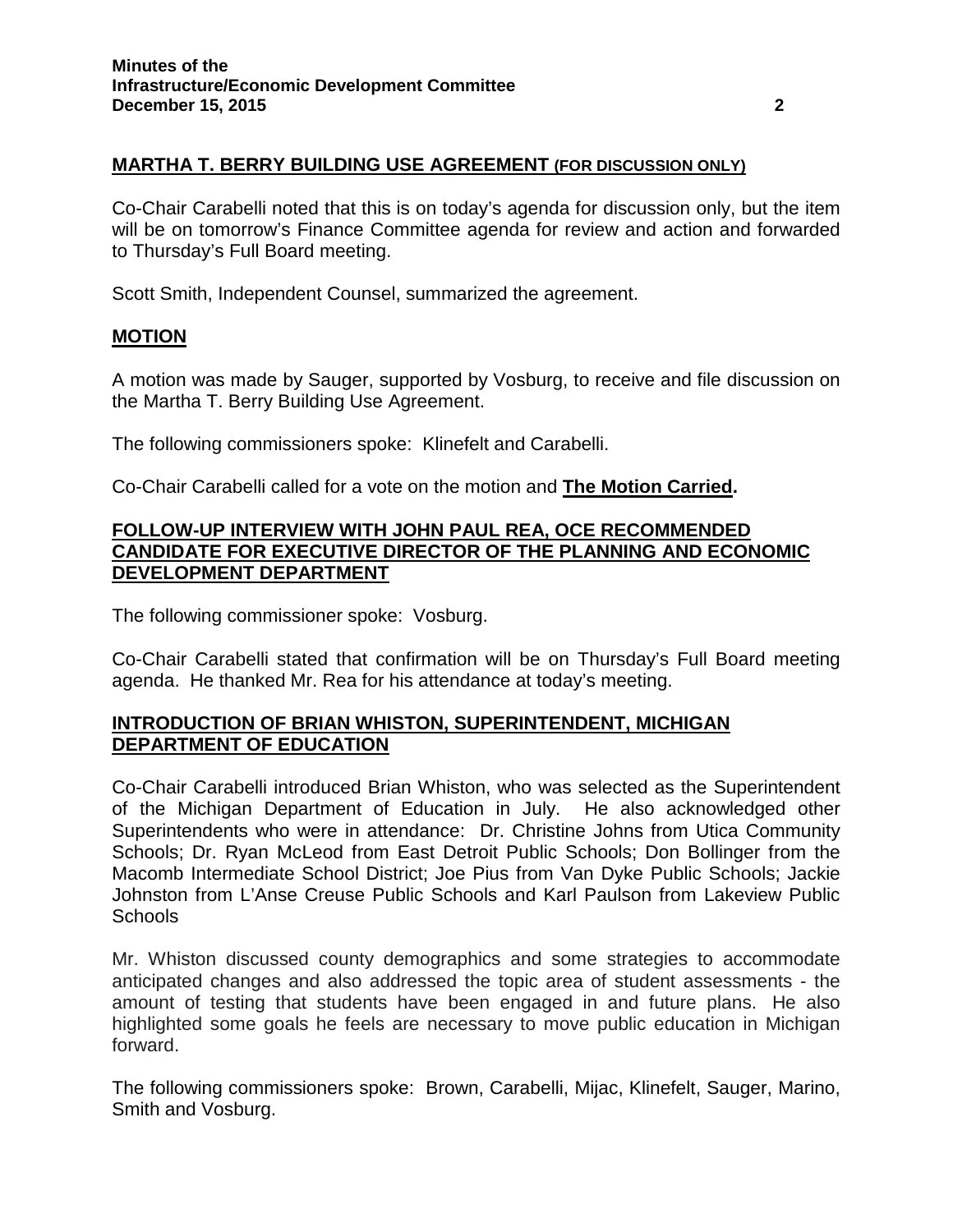## **MOTION**

A motion was made by Sauger, supported by Sabatini, to receive and file the introduction of Brian Whiston. **The Motion Carried.**

# **AUDIO VISUAL SYSTEM FOR 42ND DISTRICT COURT-ROMEO/I.T.**

### **MOTION**

A motion was made by Brown, supported by Marino, to forward to the Finance Committee a recommendation to approve the  $42<sup>nd</sup>$  District Court Romeo – Audio Visual System proposed quotes for purchase. **The Motion Carried.**

### **ONIX GOOGLE APS USER LICENSES/I.T.**

#### **MOTION**

A motion was made by Marino, supported by Miller, to forward to the Finance Committee a recommendation to approve the purchase of 600 additional Onix Google Aps user licenses.

The following commissioners spoke: Marino and Klinefelt.

Co-Chair Carabelli called for a vote on the motion and **The Motion Carried.**

### **ADDITIONAL AVAMAR NODE PURCHASE/I.T.**

#### **MOTION**

A motion was made by Marino, supported by Vosburg, to forward to the Finance Committee a recommendation to approve the additional Avamar Node purchase.

The following commissioner spoke: Carabelli.

Co-Chair Carabelli called for a vote on the motion and **The Motion Carried.**

# **BUDGET AMENDMENT/FUND ADDITIONAL POSITION & UPGRADE/ PLANNING AND ECONOMIC DEVELOPMENT**

Executive Director Steve Cassin summarized the request.

#### **MOTION**

A motion was made by Sauger, supported by Klinefelt, to forward to the Finance Committee a recommendation to approve a 2016 budget amendment in the amount of \$88,546 to fund the addition of one Senior Graphic Systems Data Specialist in the Planning & Economic Development Department; the amendment will increase revenues from Transfers In-Other Funds by \$87,489 and Utilization of Fund Balance by \$1,057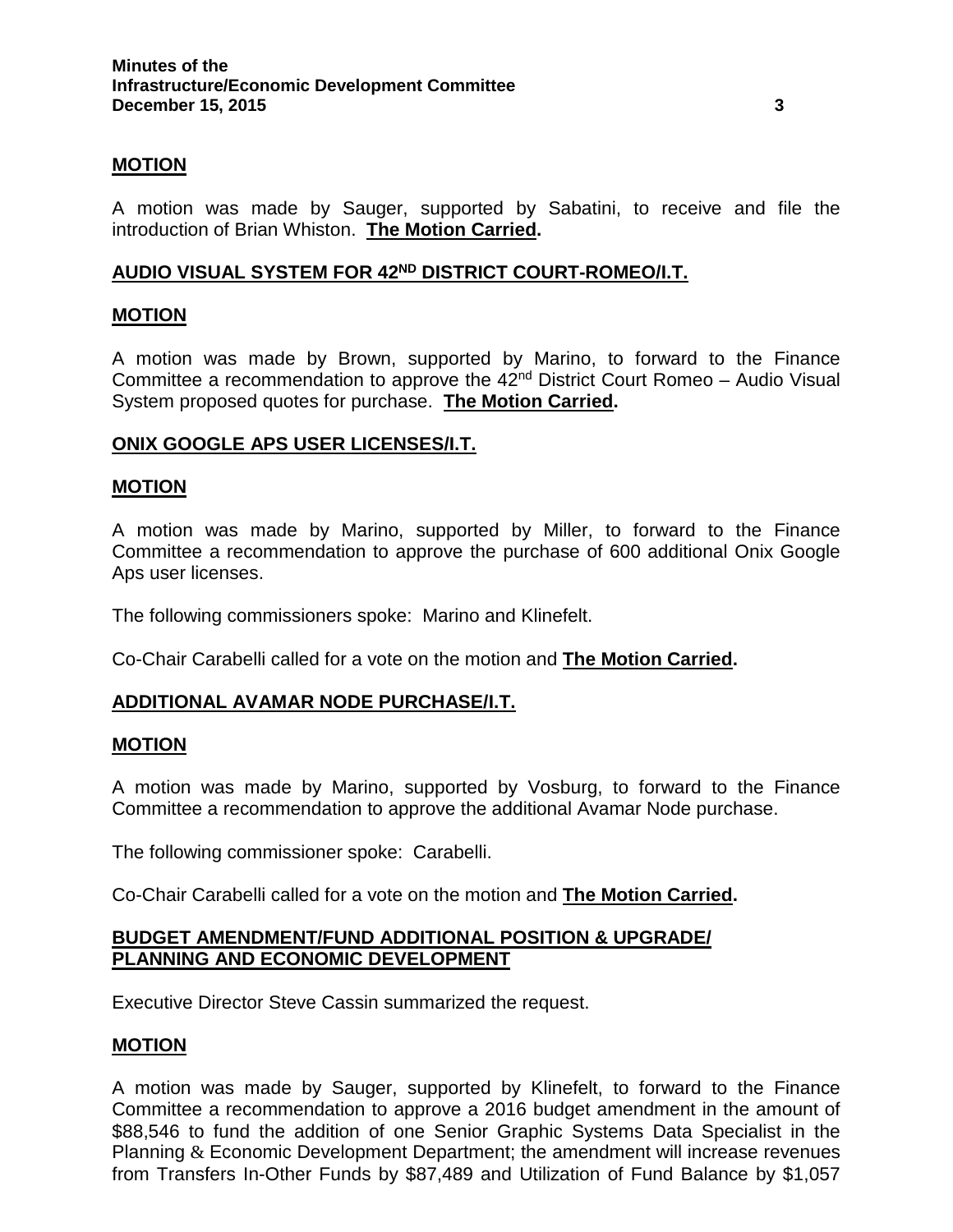and increase expenditures in the following line items in the General Fund: Full Time Wages-\$53,071, FICA/Medicare-\$4,060, Pension/Retiree Health Care-\$16,829, Health Care/Dental/Life Insurance-\$12,770, Work Camp/Other-\$754 and Internal Services (liability insurance)-\$1,062; a corresponding amendment will be required in the December year-end Sheriff Grant Fund to increase fund balance utilization by \$87,489 and increase Transfers Out by the same amount; further, this budget action addresses budgetary issues only. It does not constitute the Commission's approval of any County contract. If a contract requires Commission approval under the County's Contracting Policy or the County's Procurement Ordinance, such approval must be sought separately.

The following commissioners spoke: Smith, Vosburg and Sabatini.

Co-Chair Carabelli called for a vote on the motion and **The Motion Carried.**

# **CORRESPONDENCE**

### **MOTION**

A motion was made by Miller, supported by Marino, to receive and file the following correspondence:

- a) Notice from Lenox Township Intent to Update Township's Master Plan;
- b) Notice of Public Hearing on Proposed Amendment to Map of Clinton Township Planning and Zoning Code;
- c) Michigan Freeway Lighting Partners (FLP) Public-Private Partnership (P3) with Michigan Department of Transportation (MDOT) to Upgrade and Maintain Freeway Lighting in Oakland, Macomb and Wayne Counties:
- d) Joint Sanilac/St. Clair Conservation District and Macomb Conservation District Letter to OCE RE: 2016 Budget Appropriations;
- e) 2016 MDOT GF Estimates for Counties and 2017-2021 Estimated MTF Revenues by Counties, Cities and Villages (based on the Road Funding Bill package) and
- f) SEMCOG/MAC Report on Preparing the Technical Workforce: Programs for Technical Skill Development.

# **The Motion Carried.**